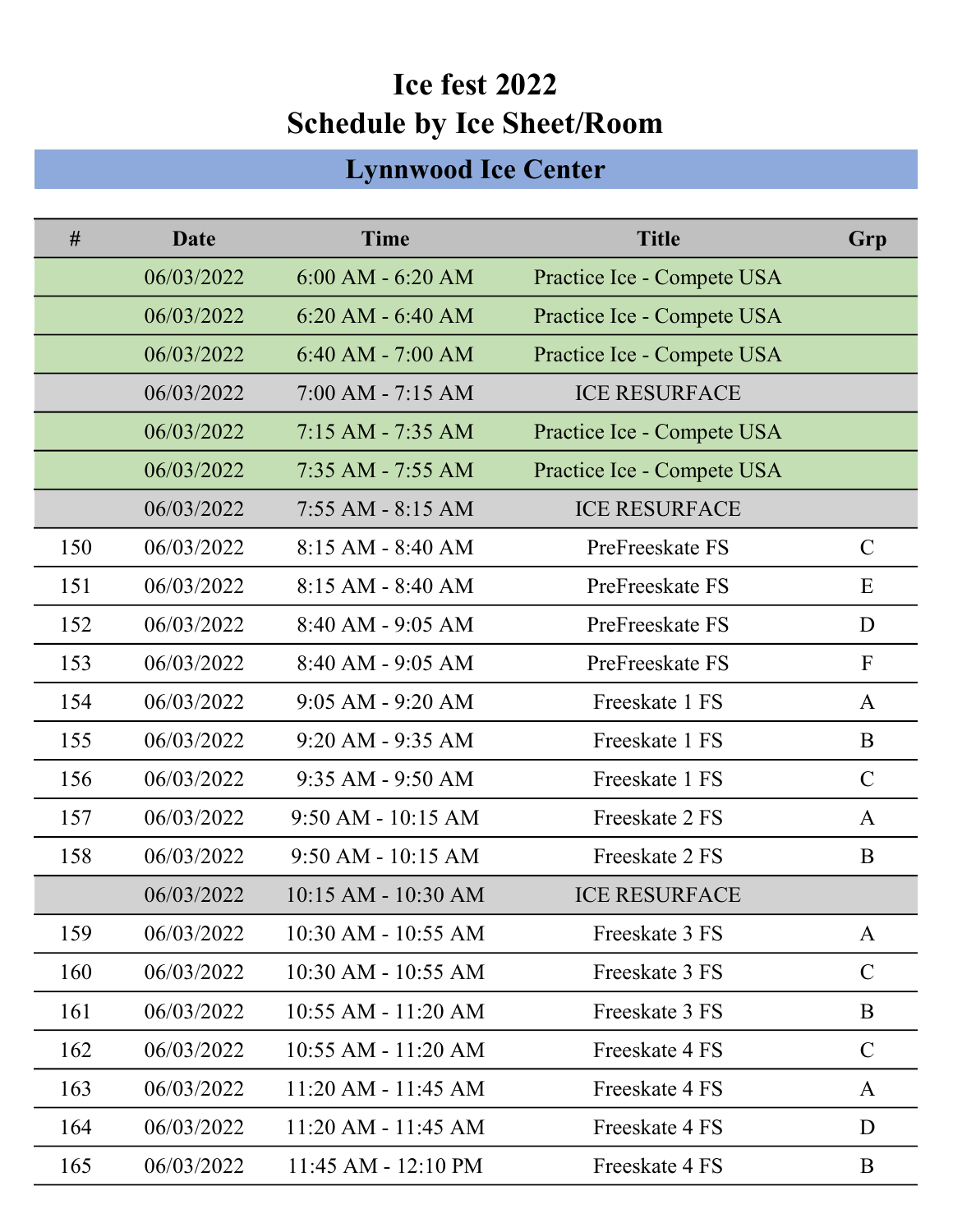| 166 | 06/03/2022 | $11:45$ AM - $12:10$ PM               | Freeskate 4 FS | Ε |
|-----|------------|---------------------------------------|----------------|---|
| 167 | 06/03/2022 | $12:10 \text{ PM} - 12:30 \text{ PM}$ | Freeskate 5 FS |   |
| 168 | 06/03/2022 | $12:10 \text{ PM} - 12:30 \text{ PM}$ | Freeskate 6 FS |   |

| #   | Date       | <b>Time</b>             | <b>Title</b>               | Grp           |
|-----|------------|-------------------------|----------------------------|---------------|
|     | 06/04/2022 | $6:00$ AM - $6:20$ AM   | Practice Ice - Compete USA |               |
|     | 06/04/2022 | $6:20$ AM - $6:40$ AM   | Practice Ice - Compete USA |               |
|     | 06/04/2022 | $6:40$ AM - $7:00$ AM   | Practice Ice - Compete USA |               |
|     | 06/04/2022 | $7:00$ AM - $7:15$ AM   | <b>ICE RESURFACE</b>       |               |
|     | 06/04/2022 | 7:15 AM - 7:35 AM       | Practice Ice - Compete USA |               |
|     | 06/04/2022 | 7:35 AM - 7:55 AM       | Practice Ice - Compete USA |               |
|     | 06/04/2022 | $7:55$ AM - 8:15 AM     | <b>ICE RESURFACE</b>       |               |
| 169 | 06/04/2022 | $8:15 AM - 8:30 AM$     | PreFreeskate FS            | A             |
| 170 | 06/04/2022 | $8:30$ AM - $8:45$ AM   | PreFreeskate FS            | B             |
| 171 | 06/04/2022 | $8:45$ AM - 9:05 AM     | Basic 5 FS                 | A             |
| 172 | 06/04/2022 | $8:45$ AM - 9:05 AM     | Basic 5 FS                 | D             |
| 173 | 06/04/2022 | $9:05$ AM - $9:25$ AM   | Basic 5 FS                 | B             |
| 174 | 06/04/2022 | $9:05$ AM - $9:25$ AM   | Basic 5 FS                 | $\mathcal{C}$ |
| 175 | 06/04/2022 | $9:25$ AM - $9:45$ AM   | Basic 6 FS                 | A             |
| 176 | 06/04/2022 | $9:25$ AM - $9:45$ AM   | Basic 6 FS                 | E             |
| 177 | 06/04/2022 | $9:45 AM - 10:00 AM$    | Basic 6 FS                 | B             |
| 178 | 06/04/2022 | $10:00$ AM - $10:15$ AM | Basic 6 FS                 | $\mathcal{C}$ |
| 179 | 06/04/2022 | $10:15$ AM - $10:30$ AM | Basic 6 FS                 | D             |
|     | 06/04/2022 | $10:30$ AM - $10:45$ AM | <b>ICE RESURFACE</b>       |               |
| 180 | 06/04/2022 | $10:45$ AM - $11:05$ AM | Snowplow Sam FS            | A             |
| 181 | 06/04/2022 | $10:45$ AM - $11:05$ AM | <b>SnoPlow Sam FS</b>      | B             |
| 182 | 06/04/2022 | $10:45$ AM - $11:05$ AM | Basic 1 FS                 |               |
| 183 | 06/04/2022 | $11:05$ AM - $11:25$ AM | Basic 2 FS                 | A             |
| 184 | 06/04/2022 | 11:05 AM - 11:25 AM     | Basic 2                    | B             |